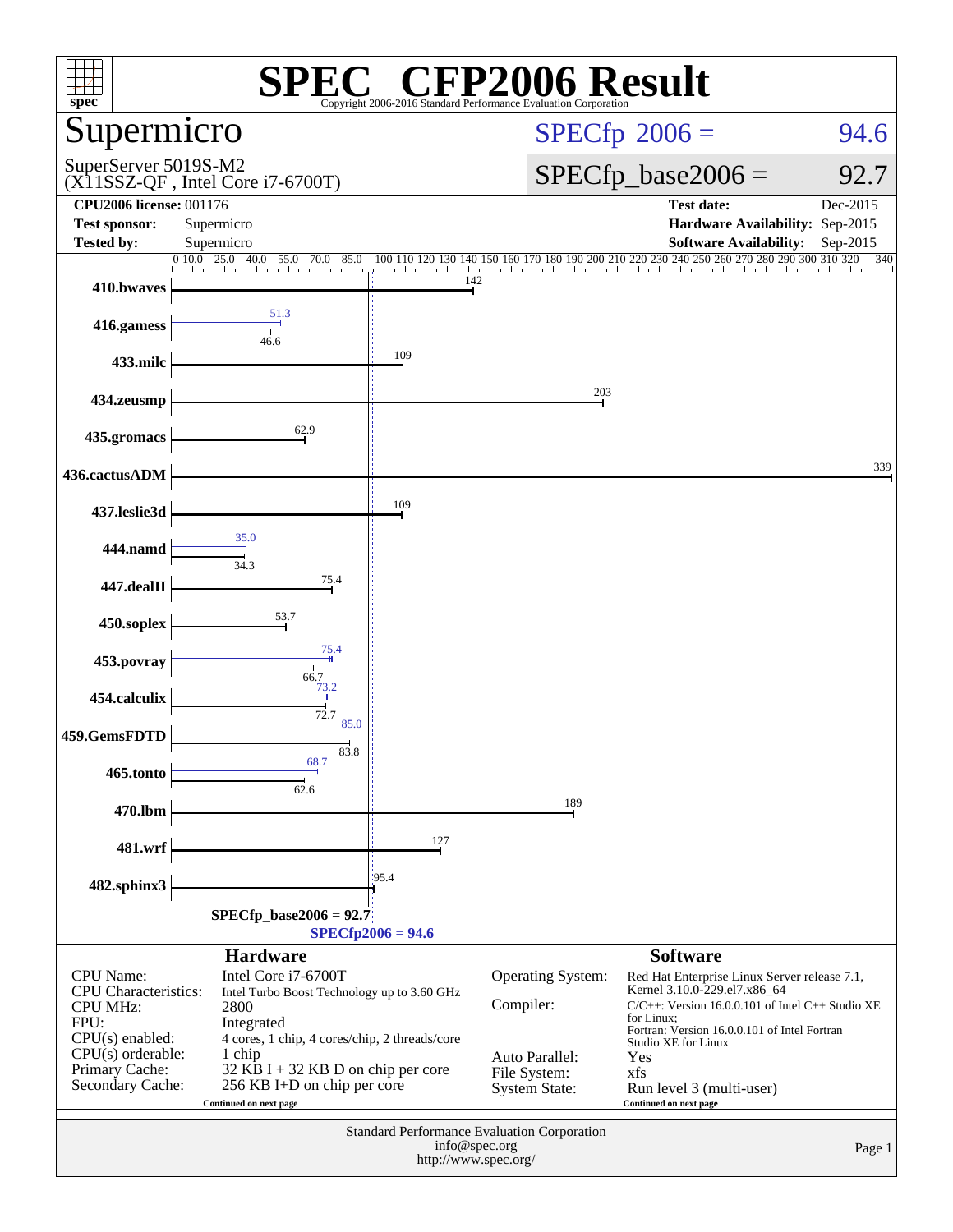

## Supermicro

#### SuperServer 5019S-M2

(X11SSZ-QF , Intel Core i7-6700T)

#### $SPECfp2006 = 94.6$  $SPECfp2006 = 94.6$

#### $SPECTp\_base2006 = 92.7$

| <b>CPU2006 license: 001176</b> |                                   |                       | <b>Test date:</b><br>Dec-2015               |
|--------------------------------|-----------------------------------|-----------------------|---------------------------------------------|
| <b>Test sponsor:</b>           | Supermicro                        |                       | Hardware Availability: Sep-2015             |
| <b>Tested by:</b>              | Supermicro                        |                       | <b>Software Availability:</b><br>$Sep-2015$ |
| L3 Cache:                      | 8 MB I+D on chip per chip         | <b>Base Pointers:</b> | $64$ -bit                                   |
| Other Cache:                   | None                              | Peak Pointers:        | $32/64$ -bit                                |
| Memory:                        | 32 GB (4 x 8 GB 2Rx8 PC4-2133P-U) | Other Software:       | None                                        |
| Disk Subsystem:                | 1 x 200 GB SATA III SSD           |                       |                                             |
| Other Hardware:                | None                              |                       |                                             |

**[Results Table](http://www.spec.org/auto/cpu2006/Docs/result-fields.html#ResultsTable)**

| Results Tadie    |                                                                                                          |       |                |       |                |             |                |              |                |              |                |              |
|------------------|----------------------------------------------------------------------------------------------------------|-------|----------------|-------|----------------|-------------|----------------|--------------|----------------|--------------|----------------|--------------|
|                  |                                                                                                          |       | <b>Base</b>    |       |                | <b>Peak</b> |                |              |                |              |                |              |
| <b>Benchmark</b> | <b>Seconds</b>                                                                                           | Ratio | <b>Seconds</b> | Ratio | <b>Seconds</b> | Ratio       | <b>Seconds</b> | <b>Ratio</b> | <b>Seconds</b> | <b>Ratio</b> | <b>Seconds</b> | <b>Ratio</b> |
| 410.bwaves       | 95.4                                                                                                     | 142   | 95.4           | 142   | 95.7           | 142         | 95.4           | 142          | 95.4           | 142          | 95.7           | 142          |
| $416$ .gamess    | 420                                                                                                      | 46.7  | 420            | 46.6  | 420            | 46.6        | 382            | 51.3         | 382            | 51.2         | 382            | 51.3         |
| $433$ .milc      | 84.2                                                                                                     | 109   | 84.1           | 109   | 84.3           | 109         | 84.2           | 109          | 84.1           | 109          | 84.3           | 109          |
| 434.zeusmp       | 44.7                                                                                                     | 203   | 44.8           | 203   | 44.8           | 203         | 44.7           | 203          | 44.8           | 203          | 44.8           | 203          |
| 435.gromacs      | 114                                                                                                      | 62.9  | 114            | 62.5  | 114            | 62.9        | 114            | 62.9         | 114            | 62.5         | 114            | 62.9         |
| 436.cactusADM    | 35.2                                                                                                     | 339   | 35.2           | 339   | 35.2           | 340         | 35.2           | 339          | 35.2           | 339          | 35.2           | 340          |
| 437.leslie3d     | 86.5                                                                                                     | 109   | 86.4           | 109   | 86.8           | 108         | 86.5           | 109          | 86.4           | 109          | 86.8           | 108          |
| 444.namd         | 234                                                                                                      | 34.3  | 234            | 34.3  | 233            | 34.4        | 229            | 35.0         | 229            | 35.0         | 229            | 35.0         |
| 447.dealII       | 152                                                                                                      | 75.4  | 151            | 75.6  | 152            | 75.3        | 152            | 75.4         | 151            | 75.6         | 152            | 75.3         |
| $450$ .soplex    | 156                                                                                                      | 53.5  | 155            | 54.0  | 155            | 53.7        | 156            | 53.5         | 155            | 54.0         | 155            | 53.7         |
| 453.povray       | 79.5                                                                                                     | 66.9  | 79.7           | 66.7  | 79.9           | 66.6        | 70.6           | 75.4         | 71.4           | 74.6         | 70.4           | 75.5         |
| 454.calculix     | 113                                                                                                      | 72.7  | 113            | 72.7  | 114            | 72.6        | 113            | 73.2         | 113            | 73.1         | 112            | 73.4         |
| 459.GemsFDTD     | 127                                                                                                      | 83.7  | 127            | 83.9  | 127            | 83.8        | 125            | 85.0         | 125            | 84.9         | 125            | 85.0         |
| 465.tonto        | 157                                                                                                      | 62.6  | 157            | 62.6  | 157            | 62.6        | 143            | 68.8         | <u>143</u>     | 68.7         | 143            | 68.7         |
| 470.1bm          | 72.5                                                                                                     | 189   | 72.6           | 189   | 72.6           | 189         | 72.5           | 189          | 72.6           | 189          | 72.6           | 189          |
| 481.wrf          | 88.1                                                                                                     | 127   | 88.0           | 127   | 88.2           | 127         | 88.1           | 127          | 88.0           | 127          | 88.2           | 127          |
| 482.sphinx3      | 204                                                                                                      | 95.5  | 205            | 95.2  | 204            | 95.4        | 204            | 95.5         | 205            | 95.2         | 204            | 95.4         |
|                  | Results appear in the order in which they were run. Bold underlined text indicates a median measurement. |       |                |       |                |             |                |              |                |              |                |              |

#### **[Operating System Notes](http://www.spec.org/auto/cpu2006/Docs/result-fields.html#OperatingSystemNotes)**

Stack size set to unlimited using "ulimit -s unlimited"

#### **[Platform Notes](http://www.spec.org/auto/cpu2006/Docs/result-fields.html#PlatformNotes)**

 Sysinfo program /usr/cpu2006/config/sysinfo.rev6914 \$Rev: 6914 \$ \$Date:: 2014-06-25 #\$ e3fbb8667b5a285932ceab81e28219e1 running on X11SSZ-01 Tue Dec 15 17:15:52 2015

 This section contains SUT (System Under Test) info as seen by some common utilities. To remove or add to this section, see: <http://www.spec.org/cpu2006/Docs/config.html#sysinfo>

 From /proc/cpuinfo model name : Intel(R) Core(TM) i7-6700T CPU @ 2.80GHz Continued on next page

> Standard Performance Evaluation Corporation [info@spec.org](mailto:info@spec.org) <http://www.spec.org/>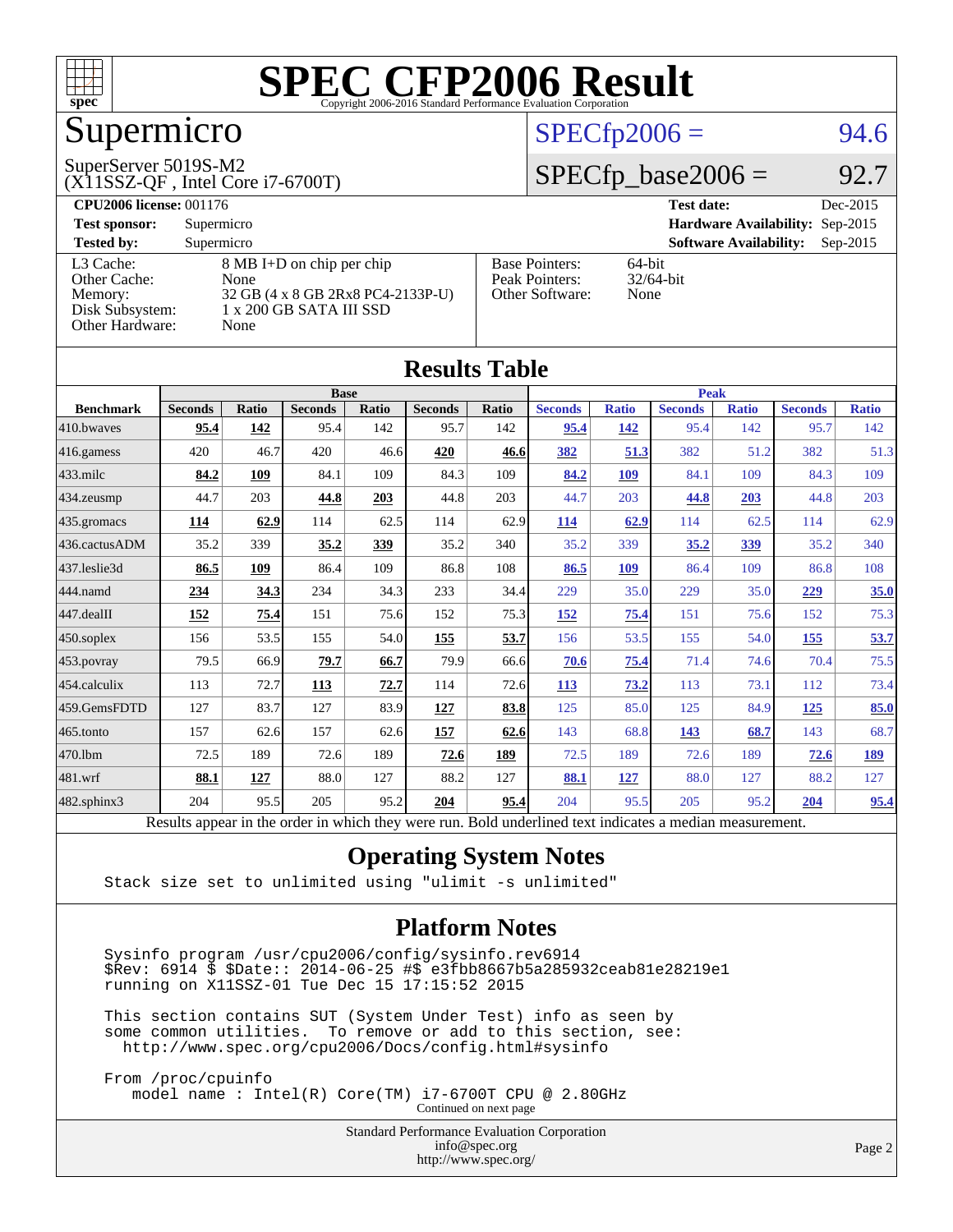

#### Supermicro

 $SPECTp2006 = 94.6$ 

(X11SSZ-QF , Intel Core i7-6700T) SuperServer 5019S-M2

 $SPECTp\_base2006 = 92.7$ 

**[CPU2006 license:](http://www.spec.org/auto/cpu2006/Docs/result-fields.html#CPU2006license)** 001176 **[Test date:](http://www.spec.org/auto/cpu2006/Docs/result-fields.html#Testdate)** Dec-2015 **[Test sponsor:](http://www.spec.org/auto/cpu2006/Docs/result-fields.html#Testsponsor)** Supermicro **[Hardware Availability:](http://www.spec.org/auto/cpu2006/Docs/result-fields.html#HardwareAvailability)** Sep-2015 **[Tested by:](http://www.spec.org/auto/cpu2006/Docs/result-fields.html#Testedby)** Supermicro **Supermicro [Software Availability:](http://www.spec.org/auto/cpu2006/Docs/result-fields.html#SoftwareAvailability)** Sep-2015

#### **[Platform Notes \(Continued\)](http://www.spec.org/auto/cpu2006/Docs/result-fields.html#PlatformNotes)**

Standard Performance Evaluation Corporation [info@spec.org](mailto:info@spec.org) 1 "physical id"s (chips) 8 "processors" cores, siblings (Caution: counting these is hw and system dependent. The following excerpts from /proc/cpuinfo might not be reliable. Use with caution.) cpu cores : 4 siblings : 8 physical 0: cores 0 1 2 3 cache size : 8192 KB From /proc/meminfo<br>MemTotal: 32762652 kB HugePages\_Total: 0<br>Hugepagesize: 2048 kB Hugepagesize: From /etc/\*release\* /etc/\*version\* os-release: NAME="Red Hat Enterprise Linux Server" VERSION="7.1 (Maipo)" ID="rhel" ID\_LIKE="fedora" VERSION\_ID="7.1" PRETTY\_NAME="Red Hat Enterprise Linux Server 7.1 (Maipo)" ANSI\_COLOR="0;31" CPE\_NAME="cpe:/o:redhat:enterprise\_linux:7.1:GA:server" redhat-release: Red Hat Enterprise Linux Server release 7.1 (Maipo) system-release: Red Hat Enterprise Linux Server release 7.1 (Maipo) system-release-cpe: cpe:/o:redhat:enterprise\_linux:7.1:ga:server uname -a: Linux X11SSZ-01 3.10.0-229.el7.x86\_64 #1 SMP Thu Jan 29 18:37:38 EST 2015 x86\_64 x86\_64 x86\_64 GNU/Linux run-level 3 Dec 15 17:14 SPEC is set to: /usr/cpu2006 Filesystem Type Size Used Avail Use% Mounted on<br>
/dev/sda2 xfs 183G 60G 123G 33% /  $60G$  123G 33% / Additional information from dmidecode: Warning: Use caution when you interpret this section. The 'dmidecode' program reads system data which is "intended to allow hardware to be accurately determined", but the intent may not be met, as there are frequent changes to hardware, firmware, and the "DMTF SMBIOS" standard. BIOS American Megatrends Inc. 1.0a 11/09/2015 Memory: 4x Micron 16ATF1G64AZ-2G1A2 8 GB 2 rank 2133 MHz (End of data from sysinfo program)

<http://www.spec.org/>

Page 3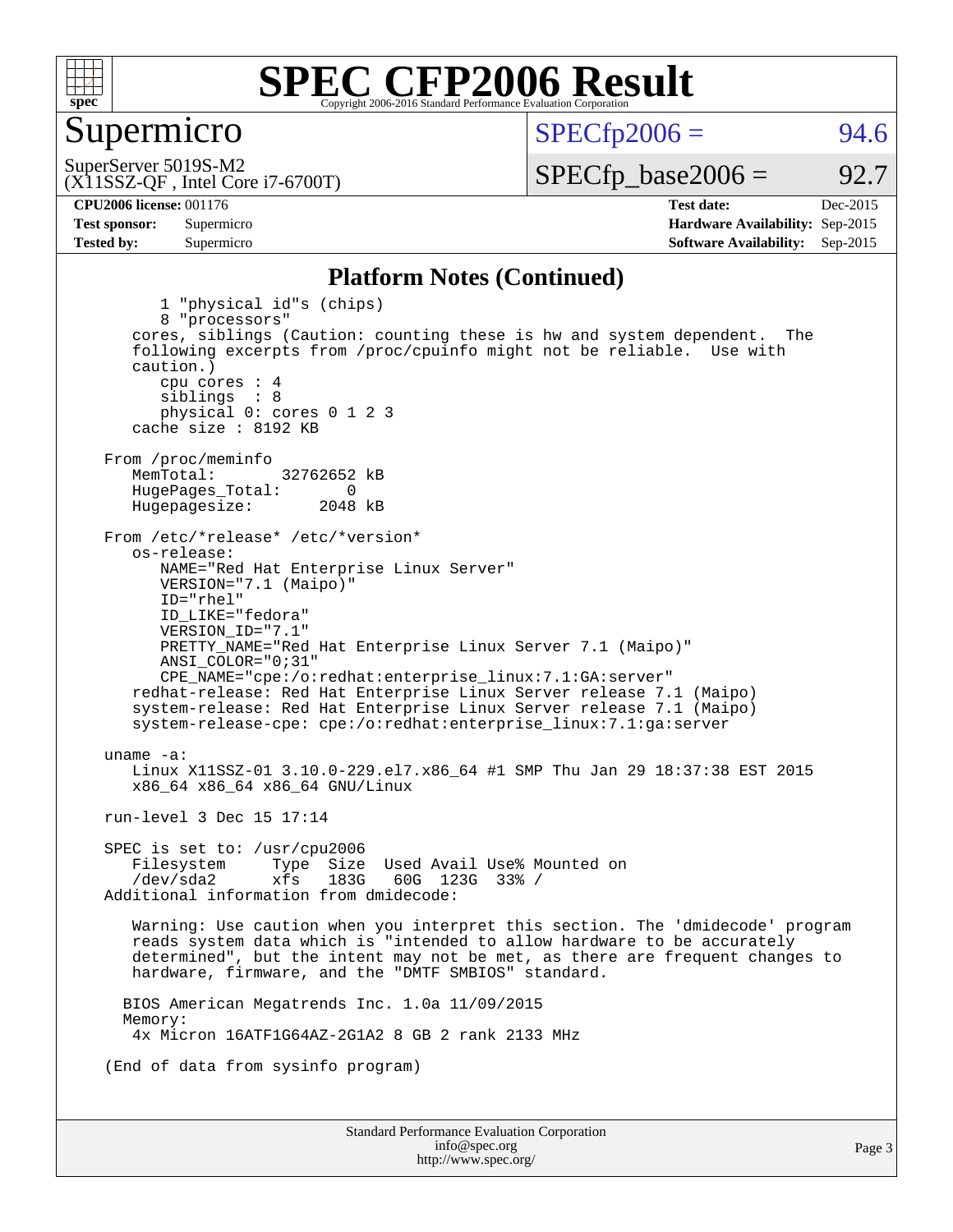

## Supermicro

 $SPECfp2006 = 94.6$  $SPECfp2006 = 94.6$ 

(X11SSZ-QF , Intel Core i7-6700T) SuperServer 5019S-M2

 $SPECfp\_base2006 = 92.7$ 

**[CPU2006 license:](http://www.spec.org/auto/cpu2006/Docs/result-fields.html#CPU2006license)** 001176 **[Test date:](http://www.spec.org/auto/cpu2006/Docs/result-fields.html#Testdate)** Dec-2015

**[Test sponsor:](http://www.spec.org/auto/cpu2006/Docs/result-fields.html#Testsponsor)** Supermicro **[Hardware Availability:](http://www.spec.org/auto/cpu2006/Docs/result-fields.html#HardwareAvailability)** Sep-2015 **[Tested by:](http://www.spec.org/auto/cpu2006/Docs/result-fields.html#Testedby)** Supermicro **Supermicro [Software Availability:](http://www.spec.org/auto/cpu2006/Docs/result-fields.html#SoftwareAvailability)** Sep-2015

#### **[General Notes](http://www.spec.org/auto/cpu2006/Docs/result-fields.html#GeneralNotes)**

Environment variables set by runspec before the start of the run: KMP\_AFFINITY = "granularity=fine,compact,1,0"  $LD$ <sup>LIBRARY\_PATH = "/usr/cpu2006/libs/32:/usr/cpu2006/libs/64:/usr/cpu2006/sh"</sup> OMP\_NUM\_THREADS = "4"

 Binaries compiled on a system with 1x Intel Core i5-4670K CPU + 32GB memory using RedHat EL 7.1 Transparent Huge Pages enabled with: echo always > /sys/kernel/mm/transparent\_hugepage/enabled

#### **[Base Compiler Invocation](http://www.spec.org/auto/cpu2006/Docs/result-fields.html#BaseCompilerInvocation)**

[C benchmarks](http://www.spec.org/auto/cpu2006/Docs/result-fields.html#Cbenchmarks):  $-m64$ 

[C++ benchmarks:](http://www.spec.org/auto/cpu2006/Docs/result-fields.html#CXXbenchmarks) [icpc -m64](http://www.spec.org/cpu2006/results/res2016q1/cpu2006-20151217-38462.flags.html#user_CXXbase_intel_icpc_64bit_bedb90c1146cab66620883ef4f41a67e)

[Fortran benchmarks](http://www.spec.org/auto/cpu2006/Docs/result-fields.html#Fortranbenchmarks): [ifort -m64](http://www.spec.org/cpu2006/results/res2016q1/cpu2006-20151217-38462.flags.html#user_FCbase_intel_ifort_64bit_ee9d0fb25645d0210d97eb0527dcc06e)

[Benchmarks using both Fortran and C](http://www.spec.org/auto/cpu2006/Docs/result-fields.html#BenchmarksusingbothFortranandC):<br>icc -m64 ifort -m64  $-m64$  ifort  $-m64$ 

#### **[Base Portability Flags](http://www.spec.org/auto/cpu2006/Docs/result-fields.html#BasePortabilityFlags)**

| 410.bwaves: -DSPEC CPU LP64                 |                                                                |
|---------------------------------------------|----------------------------------------------------------------|
| 416.gamess: -DSPEC_CPU_LP64                 |                                                                |
| 433.milc: -DSPEC CPU LP64                   |                                                                |
| 434.zeusmp: -DSPEC_CPU_LP64                 |                                                                |
| 435.gromacs: -DSPEC_CPU_LP64 -nofor_main    |                                                                |
| 436.cactusADM: -DSPEC CPU LP64 -nofor main  |                                                                |
| 437.leslie3d: -DSPEC CPU LP64               |                                                                |
| 444.namd: -DSPEC CPU LP64                   |                                                                |
| 447.dealII: -DSPEC CPU LP64                 |                                                                |
| 450.soplex: -DSPEC_CPU_LP64                 |                                                                |
| 453.povray: -DSPEC_CPU_LP64                 |                                                                |
| 454.calculix: - DSPEC CPU LP64 - nofor main |                                                                |
| 459. GemsFDTD: - DSPEC CPU LP64             |                                                                |
| 465.tonto: - DSPEC CPU LP64                 |                                                                |
| 470.1bm: - DSPEC CPU LP64                   |                                                                |
|                                             | 481.wrf: -DSPEC CPU_LP64 -DSPEC_CPU_CASE_FLAG -DSPEC_CPU_LINUX |
| 482.sphinx3: -DSPEC_CPU_LP64                |                                                                |
|                                             |                                                                |

| <b>Standard Performance Evaluation Corporation</b> |
|----------------------------------------------------|
| info@spec.org                                      |
| http://www.spec.org/                               |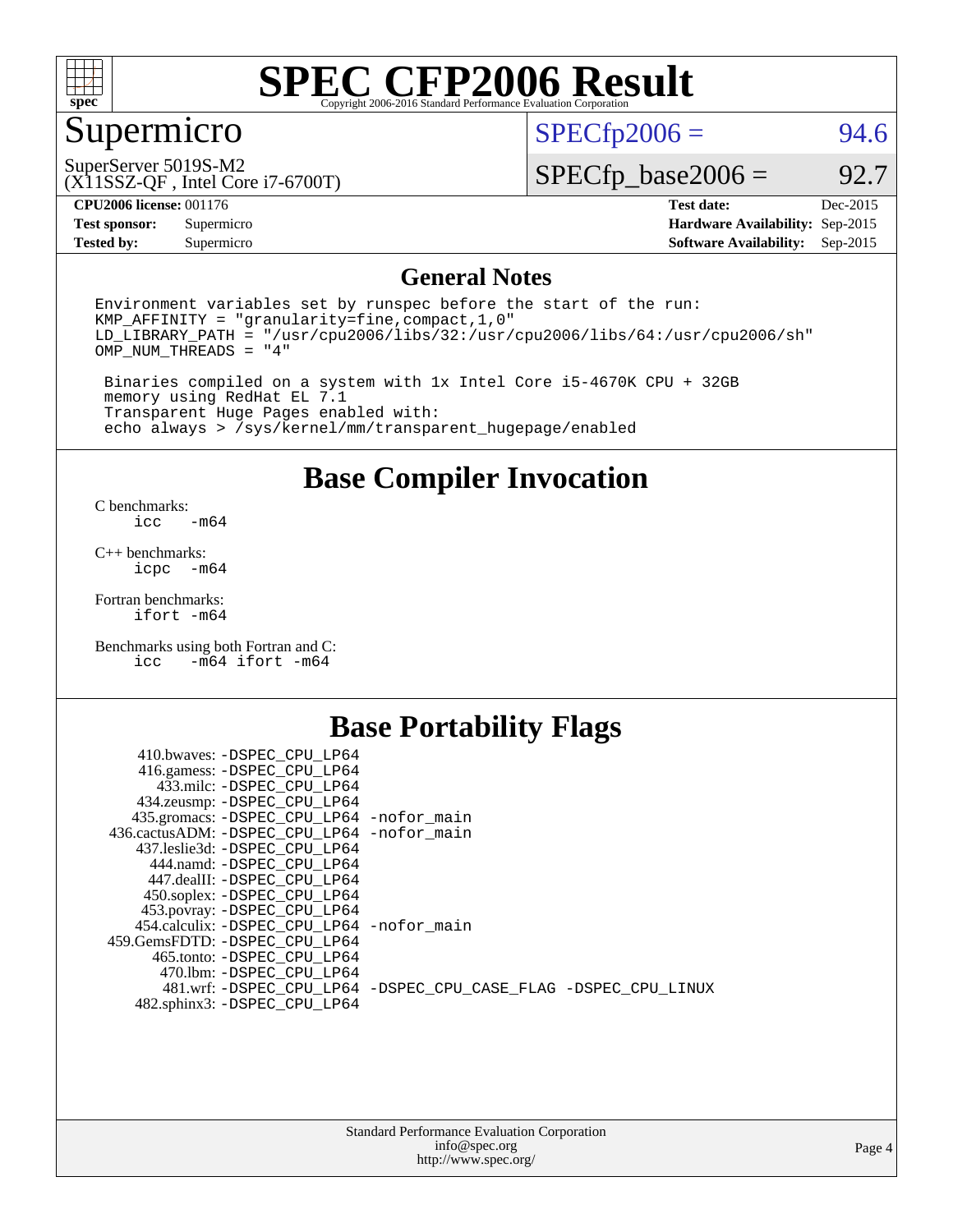

### Supermicro

 $SPECTp2006 = 94.6$ 

SuperServer 5019S-M2

#### (X11SSZ-QF , Intel Core i7-6700T)

**[CPU2006 license:](http://www.spec.org/auto/cpu2006/Docs/result-fields.html#CPU2006license)** 001176 **[Test date:](http://www.spec.org/auto/cpu2006/Docs/result-fields.html#Testdate)** Dec-2015

**[Test sponsor:](http://www.spec.org/auto/cpu2006/Docs/result-fields.html#Testsponsor)** Supermicro **[Hardware Availability:](http://www.spec.org/auto/cpu2006/Docs/result-fields.html#HardwareAvailability)** Sep-2015 **[Tested by:](http://www.spec.org/auto/cpu2006/Docs/result-fields.html#Testedby)** Supermicro **Supermicro [Software Availability:](http://www.spec.org/auto/cpu2006/Docs/result-fields.html#SoftwareAvailability)** Sep-2015

 $SPECTp\_base2006 = 92.7$ 

### **[Base Optimization Flags](http://www.spec.org/auto/cpu2006/Docs/result-fields.html#BaseOptimizationFlags)**

[C benchmarks](http://www.spec.org/auto/cpu2006/Docs/result-fields.html#Cbenchmarks): [-xCORE-AVX2](http://www.spec.org/cpu2006/results/res2016q1/cpu2006-20151217-38462.flags.html#user_CCbase_f-xAVX2_5f5fc0cbe2c9f62c816d3e45806c70d7) [-ipo](http://www.spec.org/cpu2006/results/res2016q1/cpu2006-20151217-38462.flags.html#user_CCbase_f-ipo) [-O3](http://www.spec.org/cpu2006/results/res2016q1/cpu2006-20151217-38462.flags.html#user_CCbase_f-O3) [-no-prec-div](http://www.spec.org/cpu2006/results/res2016q1/cpu2006-20151217-38462.flags.html#user_CCbase_f-no-prec-div) [-parallel](http://www.spec.org/cpu2006/results/res2016q1/cpu2006-20151217-38462.flags.html#user_CCbase_f-parallel) [-opt-prefetch](http://www.spec.org/cpu2006/results/res2016q1/cpu2006-20151217-38462.flags.html#user_CCbase_f-opt-prefetch) [-ansi-alias](http://www.spec.org/cpu2006/results/res2016q1/cpu2006-20151217-38462.flags.html#user_CCbase_f-ansi-alias)

[C++ benchmarks:](http://www.spec.org/auto/cpu2006/Docs/result-fields.html#CXXbenchmarks) [-xCORE-AVX2](http://www.spec.org/cpu2006/results/res2016q1/cpu2006-20151217-38462.flags.html#user_CXXbase_f-xAVX2_5f5fc0cbe2c9f62c816d3e45806c70d7) [-ipo](http://www.spec.org/cpu2006/results/res2016q1/cpu2006-20151217-38462.flags.html#user_CXXbase_f-ipo) [-O3](http://www.spec.org/cpu2006/results/res2016q1/cpu2006-20151217-38462.flags.html#user_CXXbase_f-O3) [-no-prec-div](http://www.spec.org/cpu2006/results/res2016q1/cpu2006-20151217-38462.flags.html#user_CXXbase_f-no-prec-div) [-opt-prefetch](http://www.spec.org/cpu2006/results/res2016q1/cpu2006-20151217-38462.flags.html#user_CXXbase_f-opt-prefetch) [-ansi-alias](http://www.spec.org/cpu2006/results/res2016q1/cpu2006-20151217-38462.flags.html#user_CXXbase_f-ansi-alias)

[Fortran benchmarks](http://www.spec.org/auto/cpu2006/Docs/result-fields.html#Fortranbenchmarks): [-xCORE-AVX2](http://www.spec.org/cpu2006/results/res2016q1/cpu2006-20151217-38462.flags.html#user_FCbase_f-xAVX2_5f5fc0cbe2c9f62c816d3e45806c70d7) [-ipo](http://www.spec.org/cpu2006/results/res2016q1/cpu2006-20151217-38462.flags.html#user_FCbase_f-ipo) [-O3](http://www.spec.org/cpu2006/results/res2016q1/cpu2006-20151217-38462.flags.html#user_FCbase_f-O3) [-no-prec-div](http://www.spec.org/cpu2006/results/res2016q1/cpu2006-20151217-38462.flags.html#user_FCbase_f-no-prec-div) [-parallel](http://www.spec.org/cpu2006/results/res2016q1/cpu2006-20151217-38462.flags.html#user_FCbase_f-parallel) [-opt-prefetch](http://www.spec.org/cpu2006/results/res2016q1/cpu2006-20151217-38462.flags.html#user_FCbase_f-opt-prefetch)

[Benchmarks using both Fortran and C](http://www.spec.org/auto/cpu2006/Docs/result-fields.html#BenchmarksusingbothFortranandC): [-xCORE-AVX2](http://www.spec.org/cpu2006/results/res2016q1/cpu2006-20151217-38462.flags.html#user_CC_FCbase_f-xAVX2_5f5fc0cbe2c9f62c816d3e45806c70d7) [-ipo](http://www.spec.org/cpu2006/results/res2016q1/cpu2006-20151217-38462.flags.html#user_CC_FCbase_f-ipo) [-O3](http://www.spec.org/cpu2006/results/res2016q1/cpu2006-20151217-38462.flags.html#user_CC_FCbase_f-O3) [-no-prec-div](http://www.spec.org/cpu2006/results/res2016q1/cpu2006-20151217-38462.flags.html#user_CC_FCbase_f-no-prec-div) [-parallel](http://www.spec.org/cpu2006/results/res2016q1/cpu2006-20151217-38462.flags.html#user_CC_FCbase_f-parallel) [-opt-prefetch](http://www.spec.org/cpu2006/results/res2016q1/cpu2006-20151217-38462.flags.html#user_CC_FCbase_f-opt-prefetch)

[-ansi-alias](http://www.spec.org/cpu2006/results/res2016q1/cpu2006-20151217-38462.flags.html#user_CC_FCbase_f-ansi-alias)

### **[Peak Compiler Invocation](http://www.spec.org/auto/cpu2006/Docs/result-fields.html#PeakCompilerInvocation)**

[C benchmarks](http://www.spec.org/auto/cpu2006/Docs/result-fields.html#Cbenchmarks):  $\text{icc}$   $-\text{m64}$ 

[C++ benchmarks:](http://www.spec.org/auto/cpu2006/Docs/result-fields.html#CXXbenchmarks) [icpc -m64](http://www.spec.org/cpu2006/results/res2016q1/cpu2006-20151217-38462.flags.html#user_CXXpeak_intel_icpc_64bit_bedb90c1146cab66620883ef4f41a67e)

[Fortran benchmarks](http://www.spec.org/auto/cpu2006/Docs/result-fields.html#Fortranbenchmarks): [ifort -m64](http://www.spec.org/cpu2006/results/res2016q1/cpu2006-20151217-38462.flags.html#user_FCpeak_intel_ifort_64bit_ee9d0fb25645d0210d97eb0527dcc06e)

[Benchmarks using both Fortran and C](http://www.spec.org/auto/cpu2006/Docs/result-fields.html#BenchmarksusingbothFortranandC): [icc -m64](http://www.spec.org/cpu2006/results/res2016q1/cpu2006-20151217-38462.flags.html#user_CC_FCpeak_intel_icc_64bit_0b7121f5ab7cfabee23d88897260401c) [ifort -m64](http://www.spec.org/cpu2006/results/res2016q1/cpu2006-20151217-38462.flags.html#user_CC_FCpeak_intel_ifort_64bit_ee9d0fb25645d0210d97eb0527dcc06e)

#### **[Peak Portability Flags](http://www.spec.org/auto/cpu2006/Docs/result-fields.html#PeakPortabilityFlags)**

Same as Base Portability Flags

### **[Peak Optimization Flags](http://www.spec.org/auto/cpu2006/Docs/result-fields.html#PeakOptimizationFlags)**

[C benchmarks](http://www.spec.org/auto/cpu2006/Docs/result-fields.html#Cbenchmarks):

433.milc: basepeak = yes

 $470.$ lbm: basepeak = yes

482.sphinx3: basepeak = yes

[C++ benchmarks:](http://www.spec.org/auto/cpu2006/Docs/result-fields.html#CXXbenchmarks)

Continued on next page

Standard Performance Evaluation Corporation [info@spec.org](mailto:info@spec.org) <http://www.spec.org/>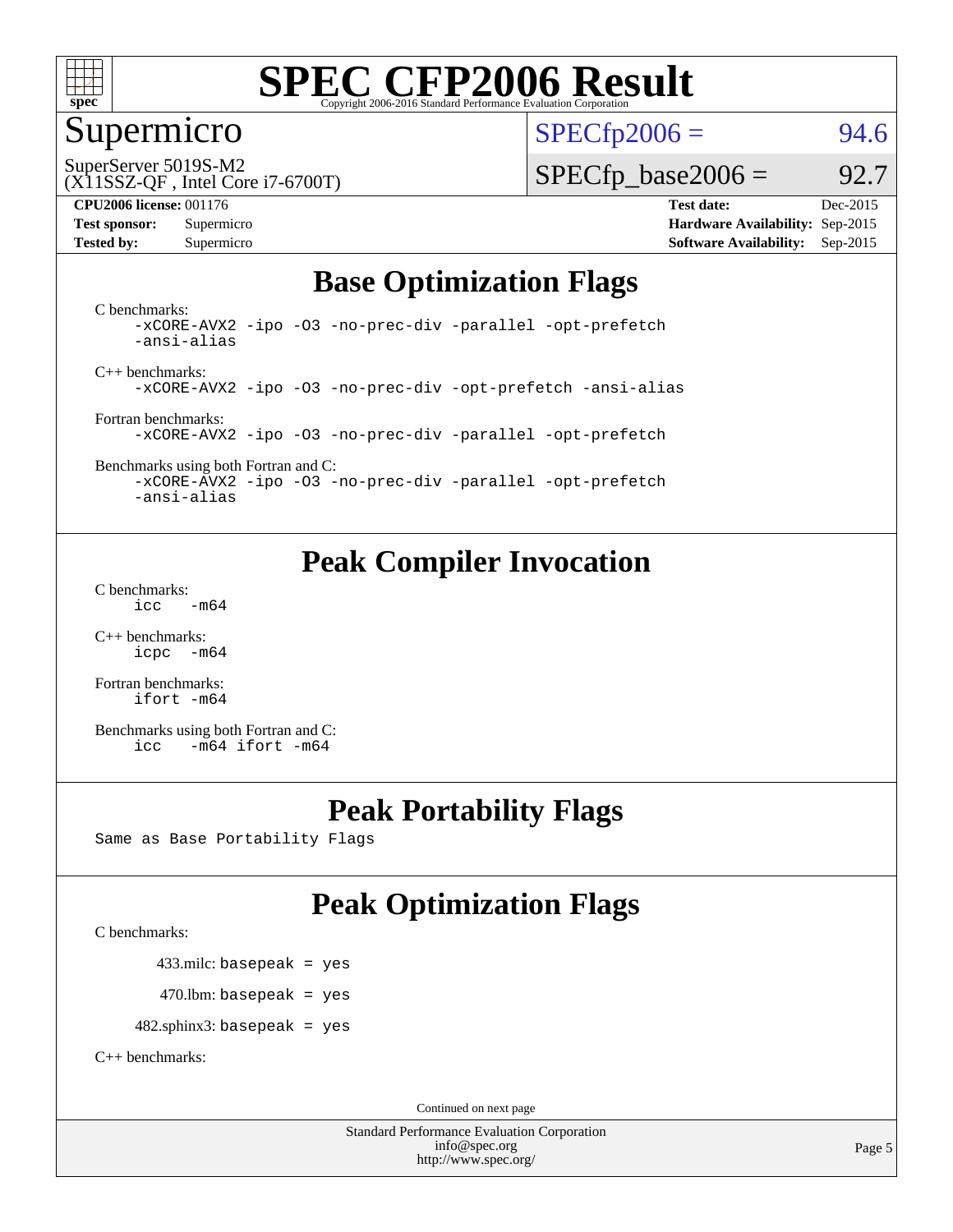

### Supermicro

 $SPECTp2006 = 94.6$ 

SuperServer 5019S-M2

 $SPECTp\_base2006 = 92.7$ 

#### (X11SSZ-QF , Intel Core i7-6700T)

**[CPU2006 license:](http://www.spec.org/auto/cpu2006/Docs/result-fields.html#CPU2006license)** 001176 **[Test date:](http://www.spec.org/auto/cpu2006/Docs/result-fields.html#Testdate)** Dec-2015 **[Test sponsor:](http://www.spec.org/auto/cpu2006/Docs/result-fields.html#Testsponsor)** Supermicro **[Hardware Availability:](http://www.spec.org/auto/cpu2006/Docs/result-fields.html#HardwareAvailability)** Sep-2015 **[Tested by:](http://www.spec.org/auto/cpu2006/Docs/result-fields.html#Testedby)** Supermicro **Supermicro [Software Availability:](http://www.spec.org/auto/cpu2006/Docs/result-fields.html#SoftwareAvailability)** Sep-2015

### **[Peak Optimization Flags \(Continued\)](http://www.spec.org/auto/cpu2006/Docs/result-fields.html#PeakOptimizationFlags)**

```
 444.namd: -xCORE-AVX2(pass 2) -prof-gen:threadsafe(pass 1)
               -ipo(pass 2) -03(pass 2) -no-prec-div(pass 2)
               -par-num-threads=1(pass 1) -prof-use(pass 2) -fno-alias
               -auto-ilp32
      447.dealII: basepeak = yes
      450.soplex: basepeak = yes
      453.povray: -xCORE-AVX2(pass 2) -prof-gen:threadsafe(pass 1)
               -no-prec-div(pass 2)-par-num-threads=1(pass 1) -prof-use(pass 2) -unroll4
               -ansi-alias
Fortran benchmarks: 
     410.bwaves: basepeak = yes 416.gamess: -xCORE-AVX2(pass 2) -prof-gen:threadsafe(pass 1)
               -ipo(pass 2) -03(pass 2) -no-prec-div(pass 2)-par-num-threads=1(pass 1) -prof-use(pass 2) -unroll2
               -inline-level=0 -scalar-rep-
      434.zeusmp: basepeak = yes
     437.leslie3d: basepeak = yes
  459.GemsFDTD: -xCORE-AVX2(pass 2) -prof-gen:threadsafe(pass 1)
               -i\text{po}(pass 2) -\tilde{O}3(pass 2)-no-prec-div(pass 2)
               -par-num-threads=1(pass 1) -prof-use(pass 2) -unroll2
               -inline-level=0 -opt-prefetch -parallel
        465.tonto: -xCORE-AVX2(pass 2) -prof-gen:threadsafe(pass 1)
               -no-prec-div(pass 2)-par-num-threads=1(pass 1) -prof-use(pass 2) -inline-calloc
               -opt-malloc-options=3 -auto -unroll4
Benchmarks using both Fortran and C: 
     435.gromacs: basepeak = yes
 436.cactusADM:basepeak = yes 454.calculix: -xCORE-AVX2 -ipo -O3 -no-prec-div -auto-ilp32 -ansi-alias
        481 \text{.m}: basepeak = yes
```